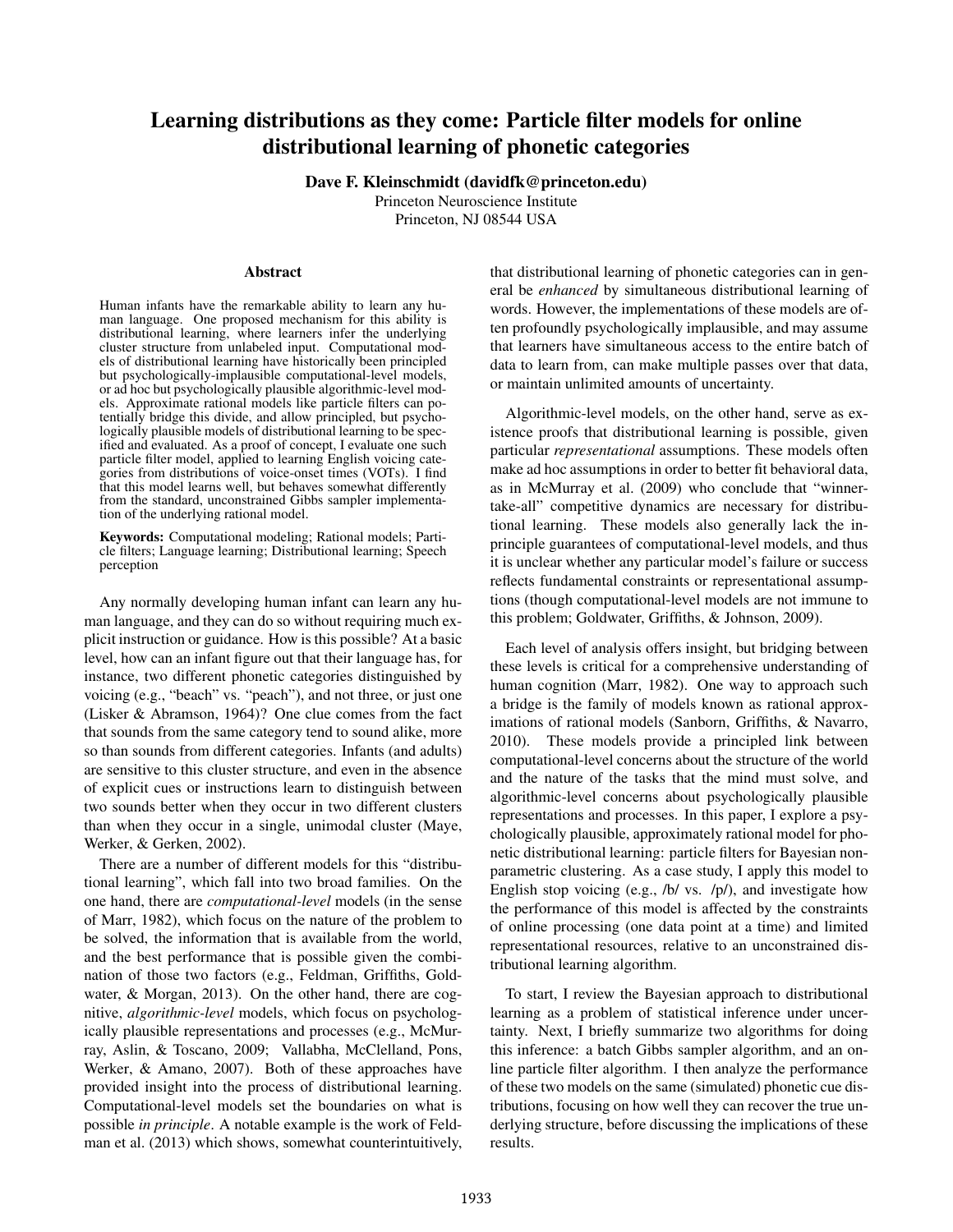## Bayesian models of distributional learning

Distributional learning models all attempt to solve the same problem: given some data points  $x_{1:N}$ , we wish to know how many clusters generated them (and what those clusters look like). We assume that these data were generated from some number of clusters *K*, where *K* could be (in principle) anywhere between 1 and *N* (the number of data points). A complete clustering of these data points has two parts: the cluster that each data point is assigned to (denoted  $c_{1:N}$ ), and the properties of the clusters themselves (which in the example below are the mean  $\mu_k$  and variance  $\sigma_k^2$  of a normal distribution, but in general are the parameters of some probability distribution).

The first difficulty is that there's no perfect, un-ambiguous solution to this problem (in general), since clusters are often overlapping and of different sizes and frequencies. For this reason, Bayesian nonparametric models frame this as a problem of *statistical inference under uncertainty*, and aim to find the posterior probability for each possible clustering, given some particular data,  $p(c_{1:N}, \mu_{1:K}, \sigma_{1:K}^2 | x_{1:N})$  (see Gershman & Blei, [2012,](#page-5-8) for an excellent introduction). In many cases, it's easier to do this in two stages: first, compute the distribution of cluster assignments  $p(c_{1:N}|x_{1:N})$  (marginalizing over possible clusters *parameters*), and then compute the distribution over cluster properties, conditional on the cluster assignments  $p(\mu_{1:K}, \sigma_{1:K}^2 | c_{1:N}, x_{1:N})$  $p(\mu_{1:K}, \sigma_{1:K}^2 | c_{1:N}, x_{1:N})$  $p(\mu_{1:K}, \sigma_{1:K}^2 | c_{1:N}, x_{1:N})$ .<sup>1</sup> Here the focus is on the first part: computing the distribution of cluster assignments given the data.

In principle, computing the posterior distribution  $p(c_{1:N}|x_{1:N})$  is a simple matter of applying Bayes Rule:

$$
p(c_{1:N}|x_{1:N}) \propto p(x_{1:N}|c_{1:N})p(c_{1:N})
$$

The first term is the likelihood, or the probability that the observed data is generated by a particular hypothetical clustering, which will depend on how similar the data points are in each cluster, and on the prior distribution over cluster parameters. The second term is the prior, or how likely such a clustering is before any data is observed. The prior is where inductive biases for simpler clustering can be introduced.

The particular prior used here is the Dirichlet process. This prior has a rich-get-richer structure, which is most easily understood by considering the conditional prior  $p(c_n|c_{1:n-1})$ over cluster assignments for the *n*th data point, given assignments 1 to *n*−1. The prior probability of assigning to a cluster *k* is

$$
p(c_n = k | c_{1:n-1}) \propto \begin{cases} N_k & \text{existing cluster} \\ \alpha & \text{new cluster} \end{cases}
$$

where  $N_k$  is the the number of other data points assigned to cluster  $k$ . The  $\alpha$  parameter is called the concentration parameter and controls how strong the simplicity bias is. If  $\alpha$  is very low, it's highly unlikely (a priori) that a new cluster will be created, especially when there are many data points. The overall prior probability of any complete clustering *c*1:*<sup>N</sup>* can be computed from these conditional probabilities under the assumption that the data is *exchangeable* (that order doesn't matter, or that the cluster structure is stable over time), and is proportional to  $\prod_{2=1}^{N} p(c_i | c_{1:i-1}) \propto \prod_{k=1}^{K} \alpha N_k!$  (arbitrarily defining  $c_1 = 1$ ).

The second difficulty is that there are an enormous number of possible combinations of cluster assignments. Even if we know that there are only  $K = 2$  clusters, there are still 2 *<sup>N</sup>* possible ways to assign *N* points to two clusters, each of which has some probability associated with it. Likewise for every *K* from 1 to *N*. Luckily, most of these values for *c*1:*<sup>N</sup>* have probability that is so small it's essentially zero, and thus the whole distribution  $p(c_{1:N}|x_{1:N})$  can be approximated by a reasonably small number of *samples*, or hypothetical values of *c*1:*N*.

## Batch algorithm: Gibbs sampler

One standard method of doing approximate inference by sampling is a Gibbs sampler, a form of Markov Chain Monte Carlo (MCMC) techniques. These are named because they work by sampling (the "Monte Carlo" part) a new value for the quantity of interest given only the data and the previously sampled value (the "Markov Chain" part).

For a Dirichlet Process mixture model, this algorithm works by sweeping through the data, one data point at a time, re-sampling the cluster assignment for that data point conditioned on the other data points. If *c*−*<sup>i</sup>* are the cluster assignments for every point but  $x_i$ , then the Gibbs sampler will assign *x<sub>i</sub>* to cluster *k* with probability  $p(c_i = k | x_{1:N}, c_{-i}) \propto$  $p(x_i|c_i = k, x_{-i}, c_{-i})p(c_i = k|c_{-i})$ —that is, proportional to the likelihood of  $x_i$  given the other data points in cluster  $k$  times the prior probability of *k* under the Chinese Restaurant Process prior. The likelihood for a new category is based on the prior for the category parameters (e.g., mean and variance). Once new assignments have been sampled for every  $x_i$ , the new values of *c<sup>i</sup>* are one sample from the posterior. Multiple samples are drawn by repeatedly sweeping through the data in this way, recording the sampled assignments for each sweep.

#### Online algorithm: Particle filter

In contrast to MCMC algorithms, sequential Monte Carlo (SMC) algorithms do not require that all data be available simultaneously. Rather then generating samples one at a time based on the entire dataset, they maintain a population of hypotheses (or particles), that are each updated in parallel as the data comes in. After  $n - 1$  observations, particle *j* has an associated weight  $w_{n-1}^{(j)}$  $\binom{(j)}{n-1}$  and clustering  $c_{1:n}^{(j)}$  $\sum_{1:n-1}^{(j)}$ . There are many different strategies for updating particle *j* based on the the next observation  $x_n$ . Here, we follow the approach of Chen and Liu [\(2000\)](#page-5-9), as described in, Fearnhead [\(2004\)](#page-5-10). First, as in the Gibbs sampler, an assignment is drawn from

<span id="page-1-0"></span><sup>1</sup>One reason for this is that often when using a conjugate prior for the cluster parameters, there's no need to actually know the exact properties of cluster to evaluate how good it is; all that's needed is the data points that are assigned to that cluster (and some measure of how similar they are to each other).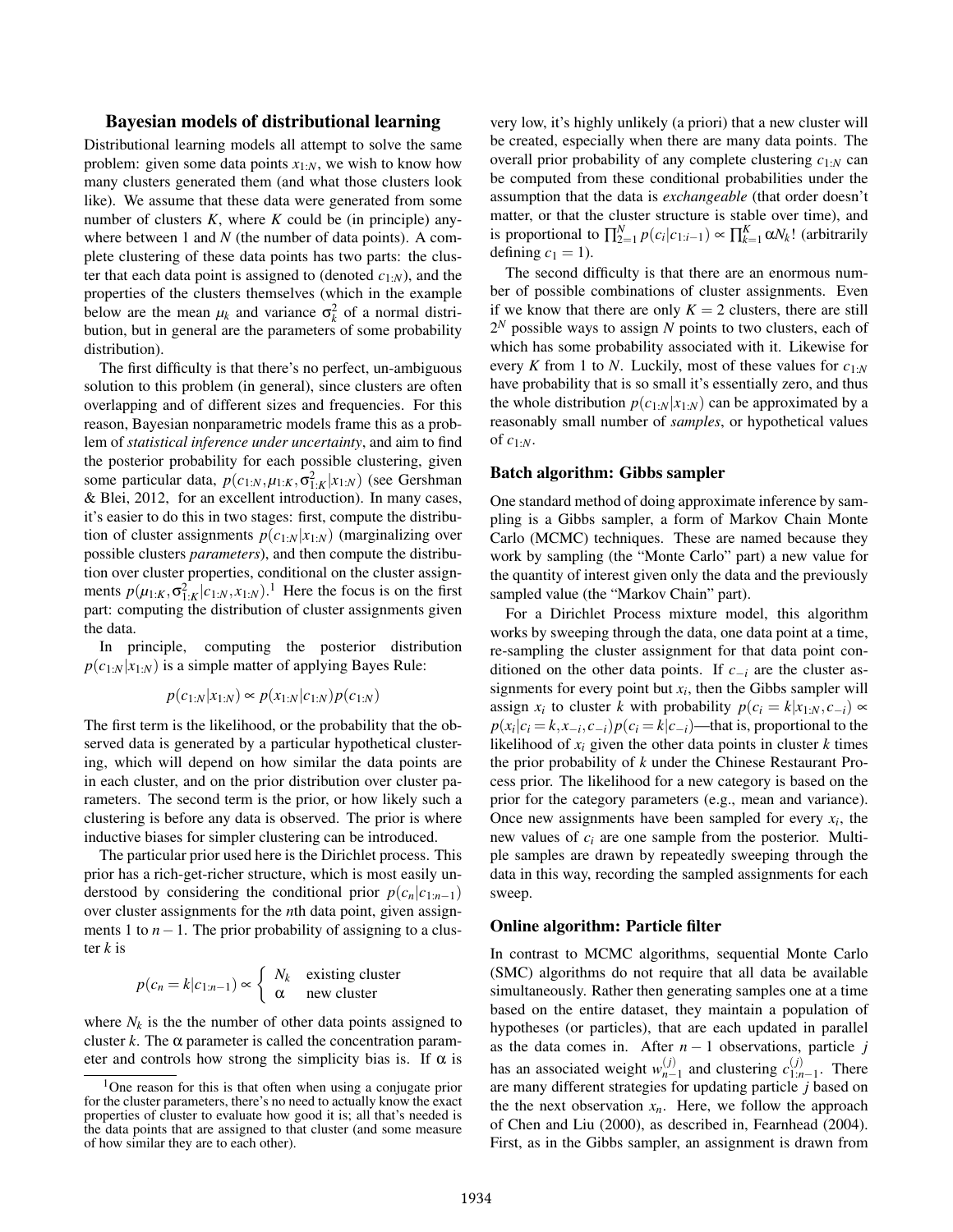$p(c_n = k | c_{1:n}^{(j)})$  $\binom{1}{1:n-1}$ ,  $x_{1:n}$ ). Next, the weight is updated to be

$$
w_n^{(j)} = w_{n-1}^{(j)} \times \frac{\sum_k p((c_{1:n-1}^{(j)}, k)|x_{1:n})}{p(c_{1:n-1}^{(j)}|x_{1:n-1})}
$$

(normalized such that all the new weights sum to 1). The sum in the numerator ensures that the new weight reflects the ability of this particle to predict the actual data point observed, rather than just how well the sampled component explains it (see Chen & Liu, [2000;](#page-5-9) Fearnhead, [2004,](#page-5-10) for further discussion).

One common problem with particle filters is that a small number of particles capture nearly all the weight, which drastically reduces the effective number of samples and hence the amount of information about the actual distribution they are approximating. In order to prevent this, when the variance of the weights becomes too high, a rejuvenation step resamples particles (with replacement) proportional to their weights, and resets the weights to be equal. The threshold for the variance of the weights was set to 50% of the mean of the weights (as suggested by Fearnhead, [2004\)](#page-5-10).

#### Methods

In order to evaluate the particle filter as a model of phonetic distributional learning, I applied it to the problem of learning the English distinction between voiced /b/ and voiceless /p/, based on voice onset time (VOT). This is the primary acoustic cue to voicing for word-initial stops in English (Lisker & Abramson, [1964\)](#page-5-0), and exhibits a clear bimodality. In order to simulate random VOT datasets, I fit two normal distributions to the VOTs for /b/ and /p/ from the Buckeye corpus (Pitt et al., [2007\)](#page-5-11) by Nelson and Wedel [\(2017\)](#page-5-12). This particular corpus shows low levels of talker variability in VOT (see Kleinschmidt, [submitted\)](#page-5-13). Fig. [1](#page-2-0) shows an example randomly generated set of VOTs.

The Gibbs sampler and particle filter models were implemented in Julia (Bezanson, Edelman, Karpinski, & Shah,  $2017$  $2017$ ).<sup>2</sup> Each was run on 200 randomly generated data sets of up to 10,000 observations, collecting intermediate results after 10, 100, and 1,000 observations. For comparison, 6 month-old infants in Bergelson and Aslin [\(2017\)](#page-5-15) heard on average around 200 tokens of word-initial /b/ and /p/ in a single day, which would be 60,000 extrapolated to an entire year. For each dataset, the number of particles (or samples for the Gibbs sampler) varied (10, 100, and 1,000) and the concentration parameter α varied  $(0.01, 0.1, 1,$  and 10). The results for the Gibbs sampler were qualitatively the same across the number of samples and number of observations, so results are only shown for 1,000 samples (after 500 burnin) and 1,000 observations.

For the prior distribution over cluster means and variances, both used a weakly informative conjugate Normal- $\chi^{-2}$  prior (Gelman, Carlin, Stern, & Rubin, [2003\)](#page-5-16), with  $\mu_0$  and  $\sigma_0^2$  set to the overall mean and variance of all the VOTs, and  $\kappa_0 =$ 

<span id="page-2-1"></span>



<span id="page-2-0"></span>Figure 1: Example sample of VOTs used to assess distributional learning models. With fewer observations, the cluster structure is not obvious, but with more clusters it bnecomes clearer.

0.05 (to allow for significant possible variation in the cluster means) and  $v_0 = 2$  (to constrain the variances to reasonable values).

For each run, the approximated posterior distribution of cluster numbers is recorded. In the case of the Gibbs sampler, this is simply the proportion of samples with each number of clusters *K*. The calculation is analogous for the particle filter, except that the weights need to be taken into account. If particle *j* has  $K^{(j)}$  clusters and weight  $w^{(j)}$ , then  $p(K = k|x_{1:N}) = \sum_j w^{(j)} \delta_k(K^{(j)})$  (where  $\delta_k(x)$  is the indicator function, which is 1 if  $x = k$  and 0 otherwise).

## Results

A natural measure of success is the probability assigned to  $K = 2$ , since the data was generated by a two-component mixture (Fig. [2\)](#page-3-0). Additionally, Fig. [3](#page-3-1) shows the expected number of clusters  $E(K|x_{1:N}) = \sum_k k p(K = k|x_{1:N})$ , and Fig. [4](#page-4-0) shows the full distributions  $(p(K|x_{1:N}))$ .

#### Gibbs sampler

Since the Gibbs sampler provides the "reference" approximation for these models, we first examine those results, shown as the gray lines in Fig. [2](#page-3-0) and Fig. [3.](#page-3-1) Of the values tested here, the Gibbs sampler performs best with  $\alpha = 0.1$ , allocating the majority of the posterior probability to  $K = 2$ . Nevertheless, the Gibbs sampler maintains substantial uncertainty, allocating some 15-20%probability to clusterings with more or less than two clusters. For  $\alpha$  an order of magnitude smaller or larger than this, the Gibbs sampler infers fewer or more (respectively) clusters than there actually are (Fig. [3\)](#page-3-1), again with some substantial uncertainty.

## Particle filter

The particle filter, unlike the Gibbs sampler, works best when  $\alpha = 0.01$  (the smallest value tested). At this value, with a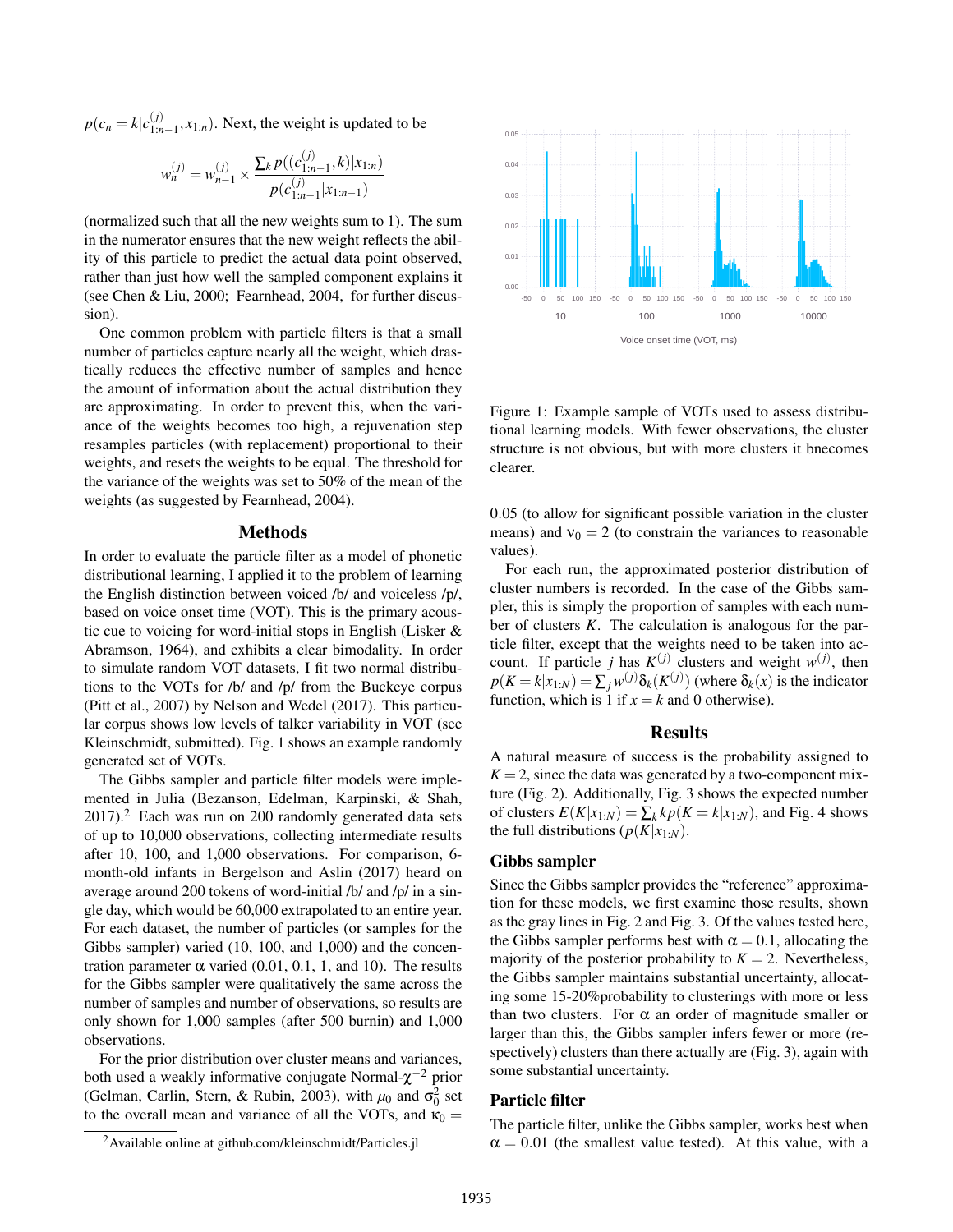



<span id="page-3-0"></span>Figure 2: Posterior probability correct (two-cluster solutions) for particle filter (colors, 95% bootstrapped CIs over runs) and Gibbs sampler (gray horizontal lines). Gibbs sampler is shown for 1,000 observations and 1,000 samples.

larger number particles, nearly 100% probability is assigned to the true  $K = 2$  (first panel, Fig. [2\)](#page-3-0).<sup>[3](#page-3-2)</sup> For larger values of  $\alpha$ , it eventually overshoots and infers more than 2 clusters. For instance, Fig. [2,](#page-3-0) second panel ( $\alpha = 0.1$ ), shows that the probability assigned to  $K = 2$  clusters rises to a maximum around 100 data points, but then falls with more data as more complex clusterings are increasingly preferred (Fig. [4\)](#page-4-0). Even though the expected number of clusters is just slightly more than 2 (Fig. [3\)](#page-3-1) as with the Gibbs sampler, there's no reason to think that it would continue to increase with more data, since there's no way for the particle filter to go back to simpler solutions once they've been forgotten.

Generally, particle filters with more particles better match the Gibbs sampler. This is not surprising: more particles mean more tolerance for uncertainty, which means that the particle filter is less committed to particular classifications that it made in the past. With few particles, it's possible (and indeed likely) that most of the particles agree on how the first data points should be classified, even if there is (ideally) some uncertainty there. Furthermore, with few particles, the prior has outsized influence. For low  $\alpha$ , the 10-particle filter undershoots the number of clusters inferred by the Gibbs sampler (and by more particles), while for high  $\alpha$  it overshoots.

## **Discussion**

Rational approximations to rational models—like the particle filter explored here—provide a natural bridge between computational-level and algorithmic-level, cognitive models (Sanborn et al., [2010\)](#page-5-7). These techniques are useful in part because they approximate optimal statistical inference as spec-

<span id="page-3-1"></span>Figure 3: The expected number of clusters for particle filter (colors, 95% bootstrapped CIs over runs) and Gibbs sampler (gray horizontal lines). Gibbs sampler is shown for 1,000 observations and 1,000 samples

ified by the underlying Bayesian model. But they also allow us to explore—in a formal, quantitative way—how different kinds of cognitive constraints interact with the structure of the world to affect human cognition and learning. In the case of phonetic distributional learning, there is no shortage of cognitively plausible models (e.g., McMurray et al., [2009;](#page-5-4) Vallabha et al., [2007\)](#page-5-5). The model explored here psychologically plausible—it takes one data point at a time and only maintains a small, finite number of hypothetical clusters–and also grounded in a computational-level model of the problem of distributional learning and its statistically optimal solution.

The approximation to the statistically optimal solution to distributional learning provided by the particle filtering algorithm of Chen and Liu [\(2000\)](#page-5-9) can, in fact, recover the underlying structure of the particular model system I examined here (the American English /b/-/p/ contrast). More importantly, this particular sort of approximation constrains the model in a similar way that language learners are constrained: they cannot endlessly re-analyze every single sound they have ever heard, nor can they maintain an essentially infinite set of hypotheses about how those sounds should be clustered. In doing so, it provides some insight into how people actually solve the statistical problem posed by the computational-level model of distributional learning. Forgetting its own history actually *helps* the particle filter model when there is a strong bias towards fewer clusters (low  $\alpha$ ). The particle filter reliably arrives at the correct two-cluster structure for low values of α, even when the Gibbs sampler fails to do so, since the Gibbs sampler can continuously second-guess its decisions to create additional clusters.

The tendency for particle filters to get dug into a particular solution is often a shortcoming, but in this case it may be a benefit. It also suggests that such limited resources may actually be a benefit to human learners as well. It does not,

<span id="page-3-2"></span><sup>3</sup>Similar results are obtained for a three-component mixture, modeled after the languages described in Lisker and Abramson [\(1964\)](#page-5-0) with three voicing categories. The primary difference is that more data is required to correctly infer that there are three categories for low values of α.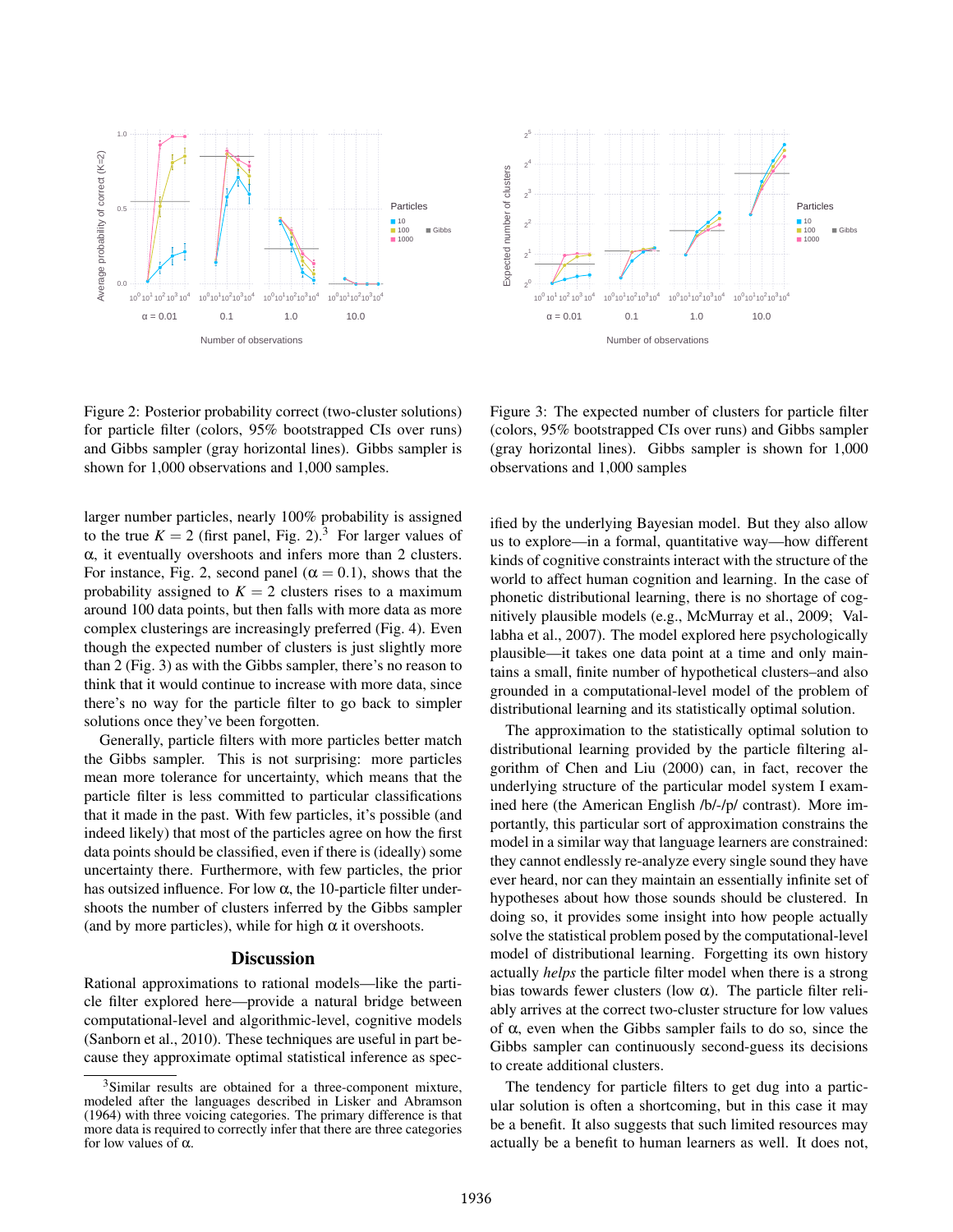

Number of clusters.

Figure 4: The posterior probability assigned to each possible number of components, as a function of the number of observations, number of particles, and α. Blue vertical lines show the true number of clusters  $K = 2$ .

however, require that such limitations *change* with development (as in Newport, [1990\)](#page-5-17) or require or particularly benefit from a specific input (as in Elman, [1993\)](#page-5-18). In fact, the constraints imposed by limited tolerance for uncertainty in the particle filter model examined here are in a sense the *opposite* of the "less is more" hypothesis: these constraints *allow* the learner to impose stronger a priori preference for simple explanations and still learn, rather than *constituting* a simplicity preference in and of themselves. Indeed, one of the advantages of the kind of cognitively constrained rational models described here is that it allows a principled exploration of the way that cognitive constraints interact with different kinds of input and structural assumptions on the part of the learner (Rohde & Plaut, [1999;](#page-5-19) Siegelman & Arnon, [2015\)](#page-5-20).

Additionally, specifying and exploring such models of human behavior also has the potential to improve basic computational techniques as well. We know that humans do manage to learn the underlying cluster structure from unsupervised input like this. The particular ways in which *models* fail at this task can be instructive for creating better models. This may mean taking into account higher-order structure where it's present, like phonotactic and lexical regularities (Feldman et al., [2013\)](#page-5-3). But it might also motivate specific techniques to get around the difficulty of moving from more complex to less complex clusterings, like adding the possibility of merging clusters when rejuvenating particles (analogously to reversible-jump MCMC, Green, [1995\)](#page-5-21).

<span id="page-4-0"></span>Finally, distributional learning continues even in adult listeners, both in second language learning (e.g., Pajak & Levy, [2011\)](#page-5-22) and in adapting to unfamiliar talkers (Clayards, Tanenhaus, Aslin, & Jacobs, [2008;](#page-5-23) Xie, Theodore, & Myers, [2017\)](#page-5-24). The same Bayesian models that have been applied to distributional learning in acquisition can explain many of the patterns observed in adaptation (Kleinschmidt & Jaeger, [2015\)](#page-5-25). Listeners are able to maintain some uncertainty about how previous tokens ought to be categorized (Bicknell, Tanenhaus, & Jaeger, [submitted\)](#page-5-26), but it is currently unclear how this constrains their ability to learn from distributional information. The models explored here could just as easily be applied to adaptation in adults as acquisition in children.

#### Conclusion

Approximately-rational models like the particle filter provide a possible bridge between computational-level models and psychologically plausible algorithmic-level cognitive models. A particle filter model of phonetic distributional learning is able to learn the underlying cluster structure of the English /b/-/p/ contrast based only on the distribution of a single cue (VOT). This shows that it is possible to approximate optimal Bayesian inference in this domain without making the psychologically-implausible assumptions of batch processing and unlimited tolerance of uncertainty. However, the behavior of this approximation also diverges in potentially interesting ways from a less-constrained approximate infer